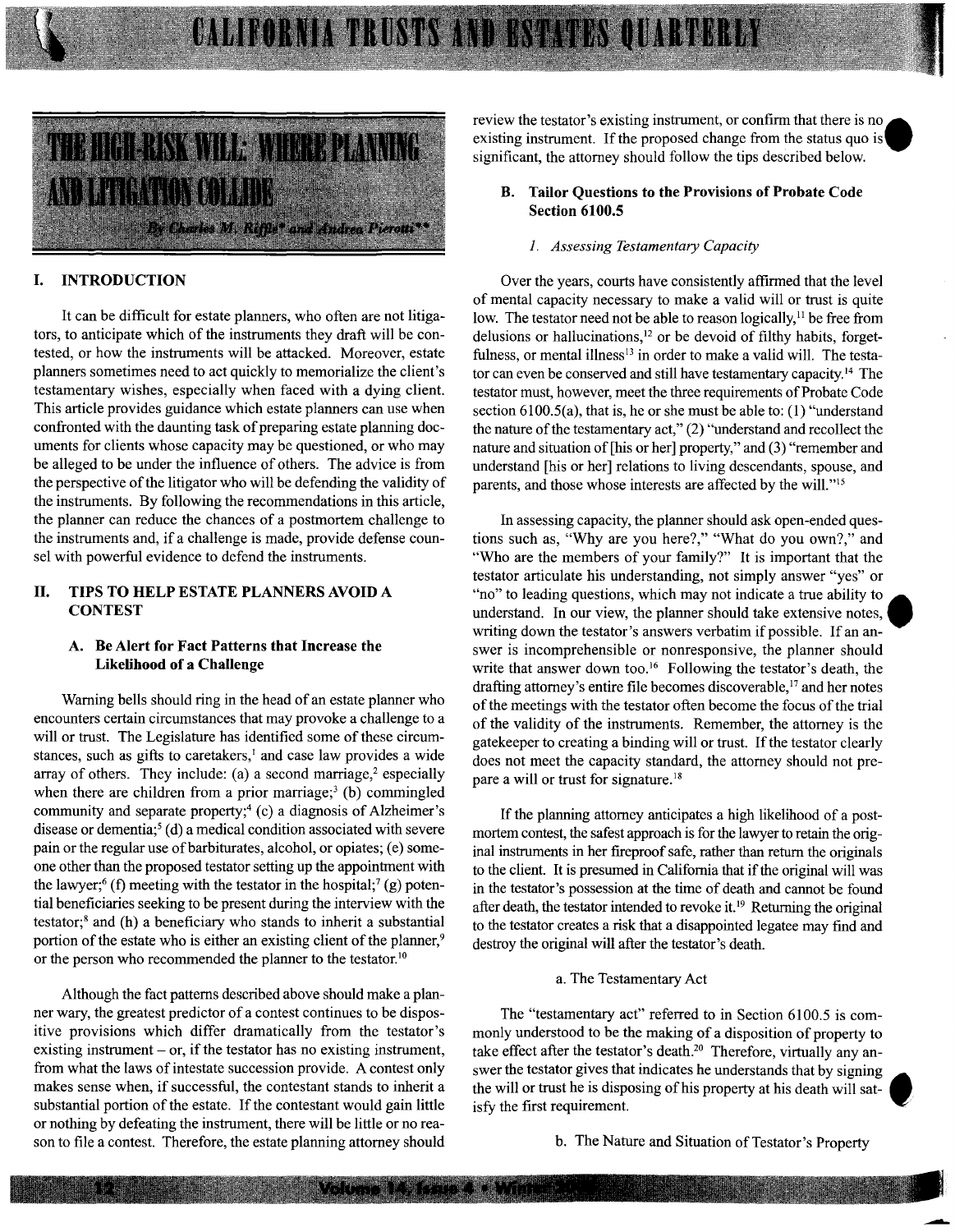The standard for the testator's knowledge of the nature and extent of his assets is low. The testator need not know specifics, but only be able to convey such information as his ownership of real estate, bank accounts, stocks, etc.<sup>21</sup> He is not required to know the value of what he owns or, for example, the name of the bank that holds his money. It may be that at the time of the interview, a family member or conservator may have been actually handling the testator's funds for some time, and the testator may no longer know any specifics as to the assets he owns. Under such circumstances, accurate statements of what the testator owned when he last controlled his assets should suffice to satisfy this prong of testamentary capacity (and show that his long-term memory is still intact).<sup>22</sup>

**CALIBORATA TRUSTS AND ESTATISMO** 

#### c. Relationship with People Closest to Testator

The attorney should ask questions to determine who are the people closest to the testator. She should not assume that his immediate family members are necessarily the natural objects of his bounty.23 The testator may have been estranged from his close relatives for years, and the true natural objects of his bounty may be close friends, or even such distant relatives as nieces and cousins.<sup>24</sup> Once again, open-ended questions are the best way to see if the testator is still tracking the people to whom he is closest. A lawyer can check whether the testator is an accurate reporter of the people closest to him (and not delusional or subject to undue influence) by asking questions based on the testator's last estate plan. Indeed, it is hard to see how the planner can determine if the testator understands the effect the new plan will have on the people closest to him unless the planner knows whose interests are adversely affected if the testator signs the new will.

#### *2. Assistance from Medical Professionals*

•

Sometimes the planner turns to the testator's physician for an opinion on whether the proposed testator has testamentary capacity.25 In doing so, the planner may feel that it is particularly appropriate to seek guidance from a physician on what, after all, seems to be a medical determination. In our experience, however, this rarely improves the chances of defending the will and can often boomerang on the planner. First, the physician is unlikely to know the legal standard for testamentary capacity unless the planner explains it.

Second, the standard is mostly a functional test, i.e., is the testator able to identify his loved ones and his property? In our view, the lawyer can make that determination as well as a physician. Moreover, whereas the lawyer can control whether she asks the critical questions, she cannot control whether the doctor does so.

dire<br>show<br>sure<br>may<br>term Third, the physician may rely on the Folstein Mini Mental Examination,<sup>26</sup> the most widely used test to determine cognitive acuity, to determine testamentary capacity.27 However, that test is not directed to testamentary capacity. Although a very low score might show lack of testamentary capacity, a moderate score does not assure that the testator has testamentary capacity. Thus a contestant may later use a "moderate" score to undermine the planner's determination of capacity.

Fourth, the planner could ask the physician to complete a Capacity Declaration,<sup>28</sup> the Judicial Council form physicians fill out in connection with a conservatorship proceeding. But though more detailed than the Folstein Mini Mental Examination form, the form does not ask the physician to render an opinion of testamentary capacity. Rather, it is designed to elicit a physician's determination whether a patient continues to have the ability to manage his own financial affairs or make decisions regarding placement or medical treatment. A patient who lacks capacity to make financial decisions can still have testamentary capacity.29 Thus the Capacity Declaration will not directly answer the question whether the testator has testamentary capacity. On the other hand, the form is based on Probate Code section 811, which identifies categories of evidence of incapacity, and requires evidence of a deficit in at least one of the categories to show a testator's lack of capacity to execute wills or trusts.<sup>30</sup>

Finally, the planner can retain a neuropsychologist or neuropsychiatrist to make a determination of testamentary capacity.<sup>31</sup> Neuropsychologists, in particular, will employ a battery of tests to uncover mental deficits, and are often skilled in making detailed findings regarding testamentary capacity and susceptibility to undue influence. If time allows, and the proposed testator is willing, use of these types of experts can be an excellent course of action.

In the face of these alternatives, the planner must keep in mind that the law is absolutely clear that the question of testamentary capacity is made at the time the testamentary document is signed.<sup>32</sup> Accordingly, on the day the will is to be signed, the planner must ask the same series of questions she did at the initial conference to assure herself that the capacity the testator showed that day still remains at the time of signing. A checklist of the critical questions to ask the testator, prepared prior to signing, can help the planner to be thorough during what may be an emotional, pain-filled signing. Asking those questions in front of the subscribing witnesses to the will can reassure the witnesses as to the testator's capacity as they sign their names at the bottom of the will.

#### *3. Witnesses*

The Evidence Code provides an opportunity for the planner to ensure that there will be competent witnesses to testify as to the testator's capacity. Evidence Code section 870 provides, in relevant part, "A witness may state his opinion as to the sanity of a person when ... [t]he witness was a subscribing witness to a writing, the validity of which is in dispute, signed by the person whose sanity is in question and the opinion relates to the sanity of such person at the time the writing was signed ...."

Although this section uses the word "sanity" to describe a testator's mental condition, whereas the Probate Code uses "capacity," it clearly prequalifies every subscribing witness to testify as to capacity of the testator at the moment the will is signed.<sup>33</sup> Thus, it is often best if the estate planner does not herself act as a subscribing witness, thereby ensuring that at least three people will be able to testify as to the testator's capacity at the critical moment of signing.<sup>34</sup> Moreover, by carefully selecting the witnesses, the plan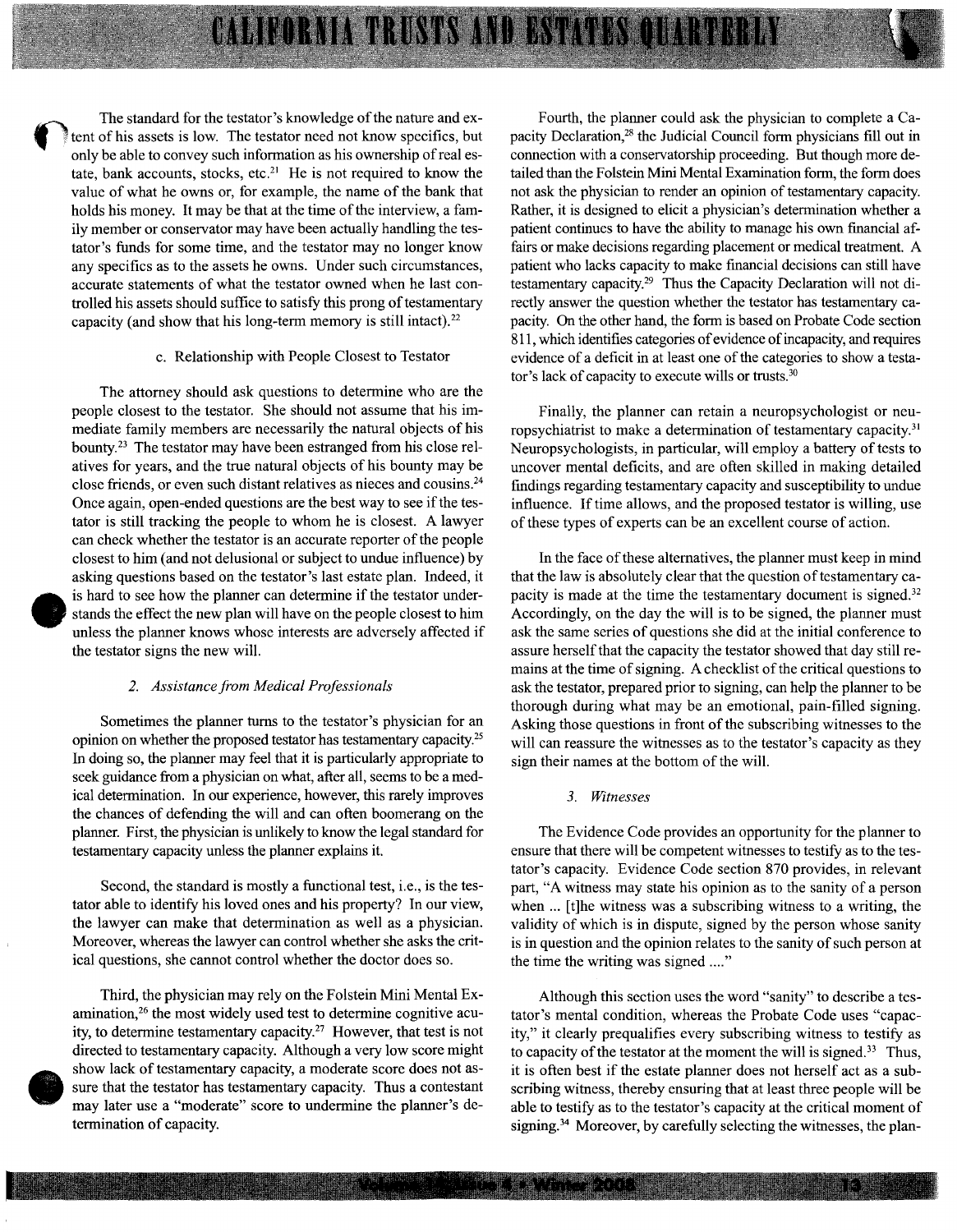ner can ensure there will be convincing witnesses at trial to support a determination that the testator had capacity.

The importance of Evidence Code section 870 was underlined by the opinion in *In re Huston* s *Estate* (1912) 163 Cal. 166, 172, wherein the Supreme Court carefully drew the distinction between a general observer at the time of the signing, who can testify as to the testator's appearance, and a subscribing witness, who can render his opinion as to the testator's capacity at the moment of signing.

#### C. Be Alert to Signs of Undue Influence, and Take AU Appropriate Steps to Eliminate Such Influence upon the Testator Before the Instruments are Signed

The mere fact that a lawyer prepares the will or trust and supervises the signing of that instrument does not prevent the document from being overturned because of undue influence.<sup>35</sup>

Probate Code section 6104 provides, "The execution ... of a will ... is ineffective to the extent the execution ... was procured by duress, menace, fraud, or undue influence."<sup>36</sup> Undue influence has been defined as conduct that subjugates the testator's will to that of another, causing a disposition different from that which the testator would have made if permitted to follow his or her own inclinations.<sup>37</sup> The trial judge<sup>38</sup> is entitled to look at the "totality of circumstances" to determine whether the testator was subject to undue influence.<sup>39</sup>

From the point of view of the planner, the fact patterns mentioned earlier in this article often present warning signs of undue influence. Abraham Nievod, Ph.D., an expert on undue influence,<sup>40</sup> has testified that testators subject to undue influence often have a "siege mentality," which is associated with: (1) physical and psychological weakness, (2) the influencer's active participation in procuring the testamentary document, and (3) the influencer unnaturally profiting from the new plan.41 There are at least two occasions when an estate planner should be especially diligent in assuring that the proposed plan is the product of the testator's own free will- when the plan includes gifts to a "care custodian," and when the estate planner must meet with the testator in a skilled nursing facility or hospital.

#### *1. Donative Transfers to Care Custodians*

Probate Code section 21350 provides in relevant part:

"[N]o provision of any instrument shall be valid to make any donative transfer to ... (6) A care custodian of a dependent adult who is the transferor  $\ldots$  [or] (7) A person who is related by blood or marriage to, is a domestic partner of, is a cohabitant with, or is an employee of, a person who is described in paragraph  $(6)$  ...."

The section goes on to defme a "dependent adult" as someone 65 years or older, or a developmentally disabled adult between the ages of 18 and 64.42 The Supreme Court has given a very broad interpretation to "care custodian,"43 which can include anyone providing "health or social services" to the elderly person. Thus, the planner should investigate whether any beneficiary who is not a relative who performed such seemingly innocuous tasks for the testator as buymg groceries or picking up medications at the pharmacy, or is related to someone who did.<sup>44</sup> Failure to appreciate that such a beneficiary may be a caregiver, and recommend that the client obtain a certificate of independent review, can subject the lawyer to liability to the care custodian whose bequest is subsequently disqualified.<sup>45</sup>

#### *2. Meeting the Client in a Care Facility or Hospital*

When faced with meeting a client in the hospital, the planner should gauge the risk of a contest and, if it is high, act to protect the validity of testamentary instruments. As always, the first step is to review the current estate plan. Seeing the existing will and trust, and all codicils and amendments, is essential for the attorney undertaking such an engagement. Without seeing those instruments, or knowing that no other plan exists, the planner cannot fully evaluate the risk of a contest. The planner should also review the testator's chart both before the initial conference and before the signing of the instruments. The attorney should be permitted to see the chart, if the patient tells the staff that he or she authorizes it.<sup>46</sup> When viewing the chart, the attorney should pay particular attention to whether the testator is taking certain medications that can adversely affect his or her level of arousal, such as morphine, methadone and Dilaudid, or drugs that may indicate that the testator is suffering from depression, hopelessness or despair, such as Haldol, Xanax and Ativan. A review of the nurses' notes can reveal whether the testator has been suffering from hallucinations or delusions, and whether the nurses have observed significant cognitive impairments. On some occasions, the testator will be in hospice care. The hospice case manager, who is usually a registered nurse, can be an excellent source of information and judgment regarding the testator's mental condition.

Estate planning attorneys are not required to provide medical experts. However, a planner's careful attention to infonnation available about the testator's cognitive abilities can be very persuasive support for her testimony at trial that the testator had testamentary capacity.

When visiting a testator in the hospital, always assure that all potential beneficiaries are outside the room, and not within earshot. An excellent question to ask the testator is whether he has spoken about the contents of the plan with anyone, and if so, the nature of the conversations. Whose idea was it to make a will at this late date? If the planner does go forward with preparing the instruments, she should consider having an ombudsman present at the signing, even if not technically required.<sup>47</sup> The planner should also always be alert to the presence of the three elements which can shift the burden of proving the lack of undue influence to the proponent of the will: (1) the alleged influencer had a confidential relationship with the testator; (2) the alleged influencer actively participated in procuring the instrument's preparation or execution; and (3) the alleged influencer unduly benefited from the plan.48 Since estate litigators know well that the final result in will contests is often dependent on whether a presumption applies, the planner should be particularly vigilant when these elements pop up, especially when called to the hospital.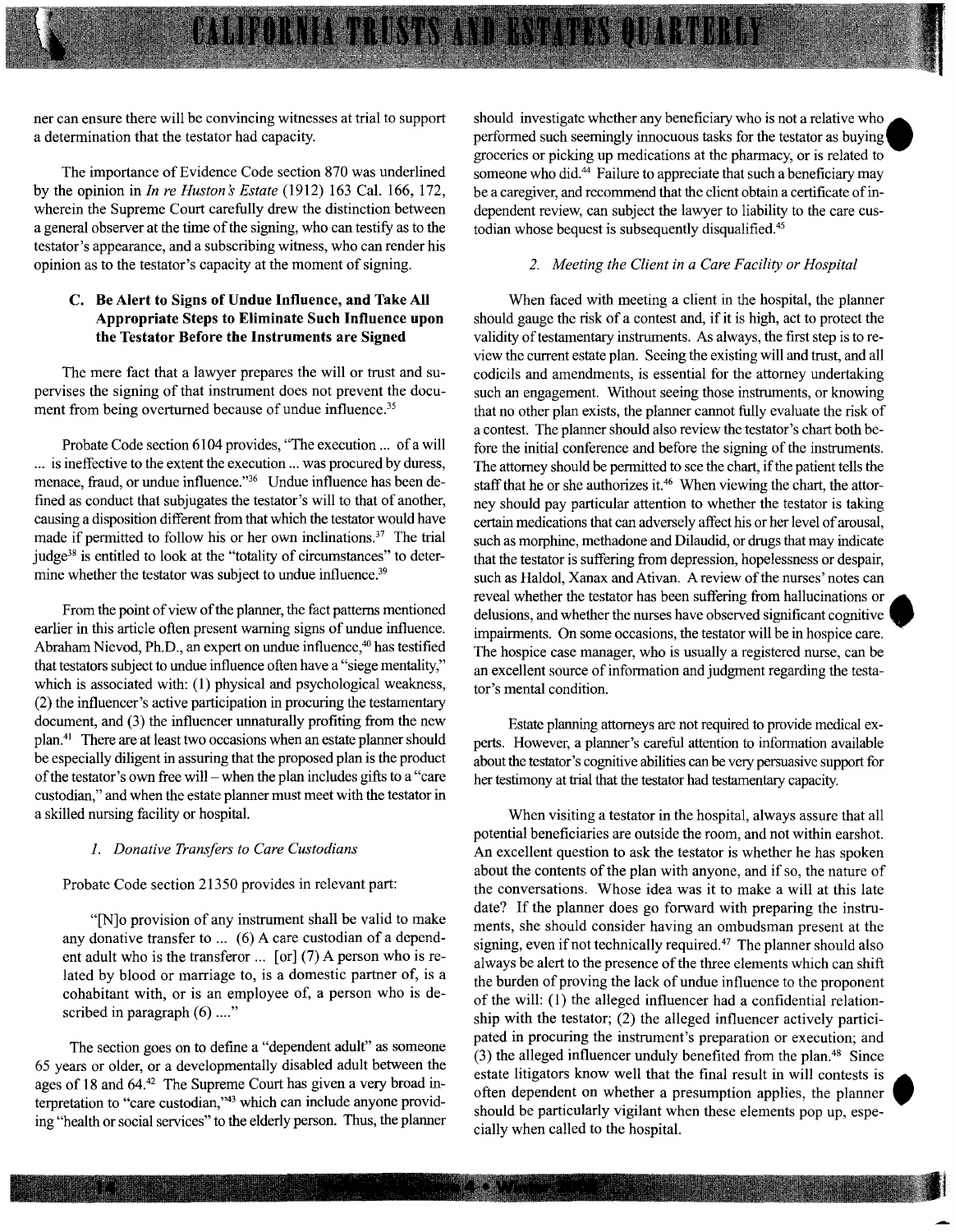#### 3. *Payment for Estate Planning Legal Services*

Finally, the planner should always pay careful attention to who pays her bill.<sup>49</sup> If one of the beneficiaries writes the check, the question arises whether payment from the beneficiary adversely affected the drafting attorney's exercise of independent judgment, and the possible existence of undue influence. Moreover, such payments may satisfy the "active participation" prong of the burdenshifting presumption. Further, the planner would never wish to "tee up" for the contestant the argument that the attorney was actually representing a beneficiary at the time she prepared estate planning instruments for the testator.<sup>50</sup> At a minimum, accepting payment from a beneficiary will call into question the lawyer's ethical sensitivity at a time when her credibility is crucial. $51$ 

#### D. Include in the Fee Agreement Provisions that Authorize the Testator's Successor-in-Interest to Pay the Estate Planner Her Normal Hourly Rate When Producing Documents, or Testifying at Deposition or Trial

Once a will contest is filed, everyone's attention becomes focused on the estate planner who drafted the instruments. Frequently she becomes the most important witness at the trial. She may spend many hours reviewing the file for privileged attorney work product<sup>52</sup> and to refresh her recollection of events, and testifying at deposition and trial. The hours an estate planning attorney spends preparing for depositions, discovery, and trial to defend the estate plan she drafted are hardly justly compensated by ordinary witness fees. 53 Shouldn't the planner be compensated for such work? After all, the work would seem to be an integral part of the engagement to prepare an enforceable estate plan. On the other hand, if the purpose of the retention was to draft certain instruments, perhaps the retention ended upon their completion.

Rather than face the uncertainty of when the attorney-client relationship ends, the better practice is to obtain a client's informed written consent to a fee arrangement that covers the planner's participation and testimony in any subsequent litigation related to the plan.<sup>54</sup> Inclusion of language in the planner's fee agreement for the payment of such work by the testator's successor-in-interest allows her to take on the difficult task of preparing testamentary instruments for a person whose capacity is questionable without also taking on the risk of spending many unbillable hours testifying as a witness or otherwise participating in the contest.

Nevertheless, fee agreements that contain clauses providing for the payment of the planner's fees in the event she is called to testify as witness in a will contest remain controversial. State Bar Rules of Professional Conduct prohibit attorneys from entering into an illegal agreement or collecting an "unconscionable fee."55 One factor in determining conscionable fees is the nature and length of the professional relationship with the client. 56 In our view, if the fee agreement classifies the professional relationship as one where the attorney's services to her client begin with drafting the estate plan and continue through defense of that estate plan in any subsequent litigation, the fee agreement should pass ethical muster.

An example of a provision outlining obligations regarding future legal proceedings follows:

"Attorney may be required to testify as a witness or provide documents to litigation counsel in a future legal proceeding re-

The *Quarterly* welcomes the submission of articles addressing topics of current interest to trust and estate law practitioners.

**TATE NAVALE MALENE** 



•

**•** 

If *you are interested in submitting a manuscript or article outline, please contact:* 

> **Philip J. Hayes**  (415) 291-1810 phayes@bessemer.com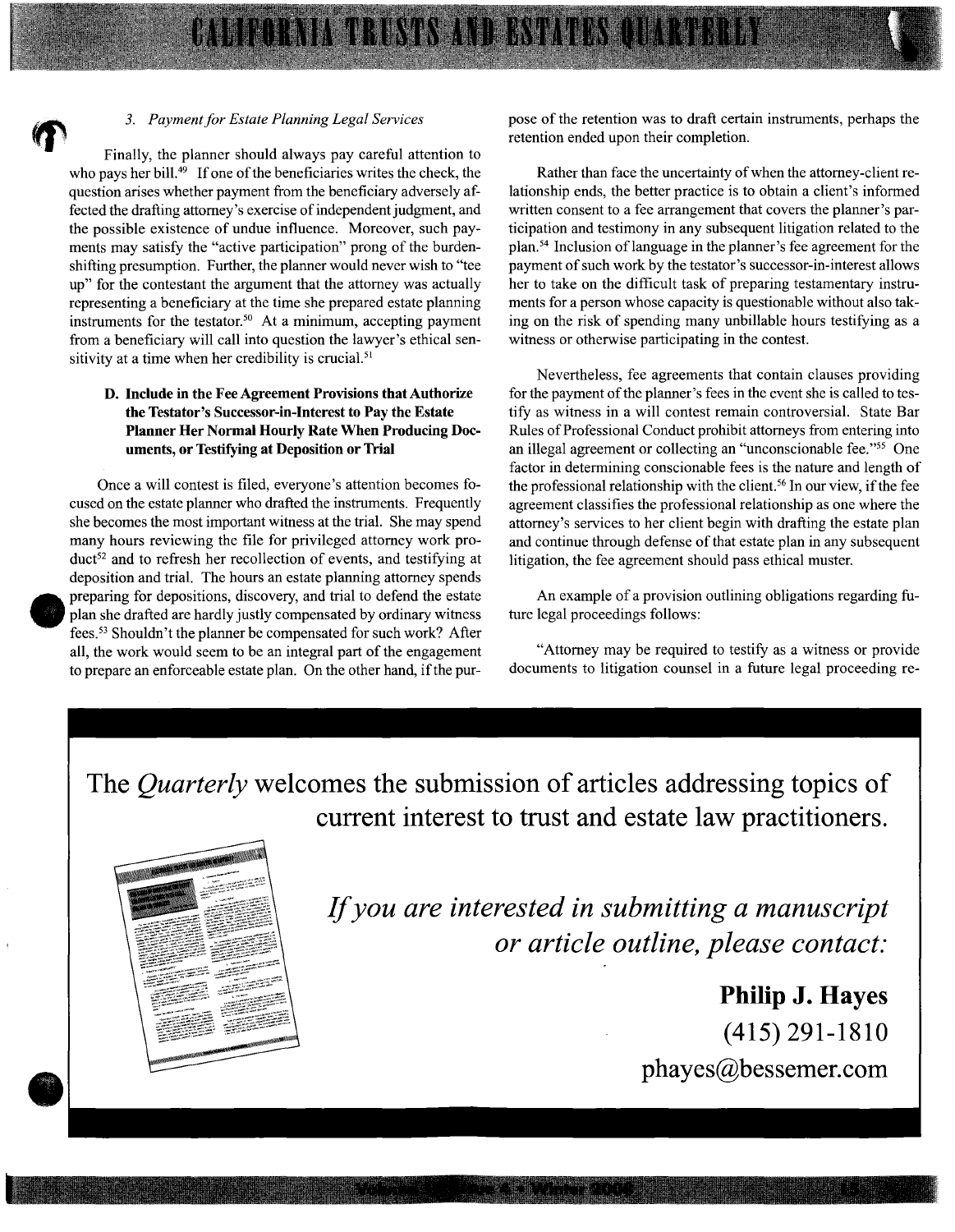# CALIFORNIA TRUSTS AND ESTATES QUARTERLY

garding the creation, interpretation or validity of Client's estate planning documents. Attorney and Client agree that any potential action, contest, or litigation attacking the validity or seeking the interpretation of Client's estate planning documents is included within the professional engagement of attorney under this agreement. If, as part of a substituted judgment motion in a conservatorship proceeding for the Client<sup>57</sup> or following Client's death, requests are made to Attorney to produce copies of Attorney's files, billing records, computer records, or any other documents in Attorney's possession or control, and/or Attorney is called to testify at deposition or trial, Client will be billed at Attorney's then-current hourly rates for all time spent by Attorney on the case or matter, and Client will be obligated to pay for all costs and attorneys' fees in connection with Attorney responding to informal requests for documents or subpoenas from litigation counsel. The provisions of this paragraph are binding on Client's successors-in-interest, including conservators, executors, and successor trustees."

The attorney may also consider whether to put similar language in the trust agreement itself. Enforcing the fee provision in such a trust provision might, however, become problematic if the trust is challenged.

#### **E. Include an Effective No Contest Clause in Your Trust and Will**

Despite years of controversy, it appears as if no contest clauses will continue to be a part of California estate planning for years to come.<sup>58</sup> Such "in terrorem" clauses are favored by the public policies of discouraging litigation and giving effect to the purposes and intent expressed by the testator. 59 Unfortunately, as many litigators know, uncertainty over the exact scope and reach of no contest provisions often results in more litigation as beneficiaries apply to courts to determine if their challenge is a "contest" in the eyes of the law. New law passed in 2008, to take effect in 2010, will hopefully clarify no contest clauses, and alleviate the strain of "safe harbor" filings.60 Regardless, no contest clauses will continue to be used to support a testator's intent to dispose of his property as he provides in his will or trust. Estate planners should therefore continue to use such clauses to attempt to foreclose postmortem challenges to the testamentary instruments they prepare.<sup>61</sup>

No contest clauses are effective only if a potential contestant is left something under the challenged plan. When faced with a high risk of a challenge, the attorney should identify who potential contestants are, and recommend to the testator that he leave those contestants enough so they will think long and hard before filing a contest. Sometimes the client simply will not agree to make such a gift, and other times he will immediately recognize its benefit. The planner should be aware, however, that if she drafts a will for a testator who appears to lack testamentary capacity, a beneficiary who offers it for probate may be violating the no contest clause in a previous will.<sup>62</sup>

Under the current statutory scheme, the planner can either include or exclude petitions under Probate Code section 850 as contests when drafting the no contest clause.63 Section 850 authorizes

petitions to determine the character, title, or ownership of property. Surviving spouses have often used that section for a court determination of whether community property is included in the assets that the other spouse has purportedly added to his or her trust. Changes to Probate Code section 21300 et seq. expressly provide that no contest clauses are enforceable against certain property ownership claims. The drafting attorney should consider including a challenge to such claims as one of the actions which will cause a beneficiary to forfeit his or her inheritance. This is especially so when an estate planner represents both husband and wife, and has spent significant time with them exploring the community and separate character of their property, and they have agreed on which of their assets are community and which are separate.

#### **III. CONCLUSION**

When an estate planner faces a client whose capacity or ability to resist undue influence is in doubt, she often does so under extreme pressure. The planner may have received an emotional call from an existing client about a loved one's impending death, or received a frantic call from a new client saying he or she is dying and needs a will. The planner's natural instincts are to take whatever steps are necessary, including trips to the hospital or the client's home, to complete the task before death occurs. This article has outlined various steps the planner can take to assure that the plan she prepares in fact accords with the client's wishes. Having decided the testator has testamentary capacity and is not subject to undue in- 6 fluence, the planner can also use this article to determine what steps she can take to minimize the risk that the instruments she prepares will be successfully challenged following the client's death.

\* *Aaron, Riechert, Carpal* & *Riffle, APC, Redwood City, California* 

\*\* *Santa Clara University School of Law, anticipated J.D. December 2009* 

#### **ENDNOTES**

- 1. Prob. Code, § 21350 et seq.
- *2. Burch* v. *George* (1994) 7 Cal.4th 246; *Ferraro* v. *Camarlinghi* (2008) 161 Cal.App.4th 509.
- 3. *Estate of Pittman* (1998) 63 Cal.App.4th 290.
- 4. *Estate of Neilson* (1962) 57 Cal.2d 733; *In re Estate of Bryant* (1935) 3 Cal.2d *58; Estate of Pittman, supra,* 63 Cal.App.4th 290.
- 5. *Estate of Callahan* (1967) 67 Cal.2d 609. For an excellent summary of the types of dementia from which a testator may suffer see Diagnostic and Statistical Manual of Mental Disorders (DSM-IV) (American Psychiatric Association 1994) pp. 147-171.
- 6. *Estate of Beckley* (1965) 233 Cal.App.2d 341; *Estate of Bliss* (1962) 199 Cal.App.2d 630.
- 7. *Estate afFritschi* (1963) 60 Cal.2d 367.
- 8. *Estate of Jacobs* (1938) 24 Cal.App.2d 649.
- 9. One of the well-recognized indicia of undue influence is a beneficiary's attorney preparing the estate plan for the testator. Attorneys often try to avoid the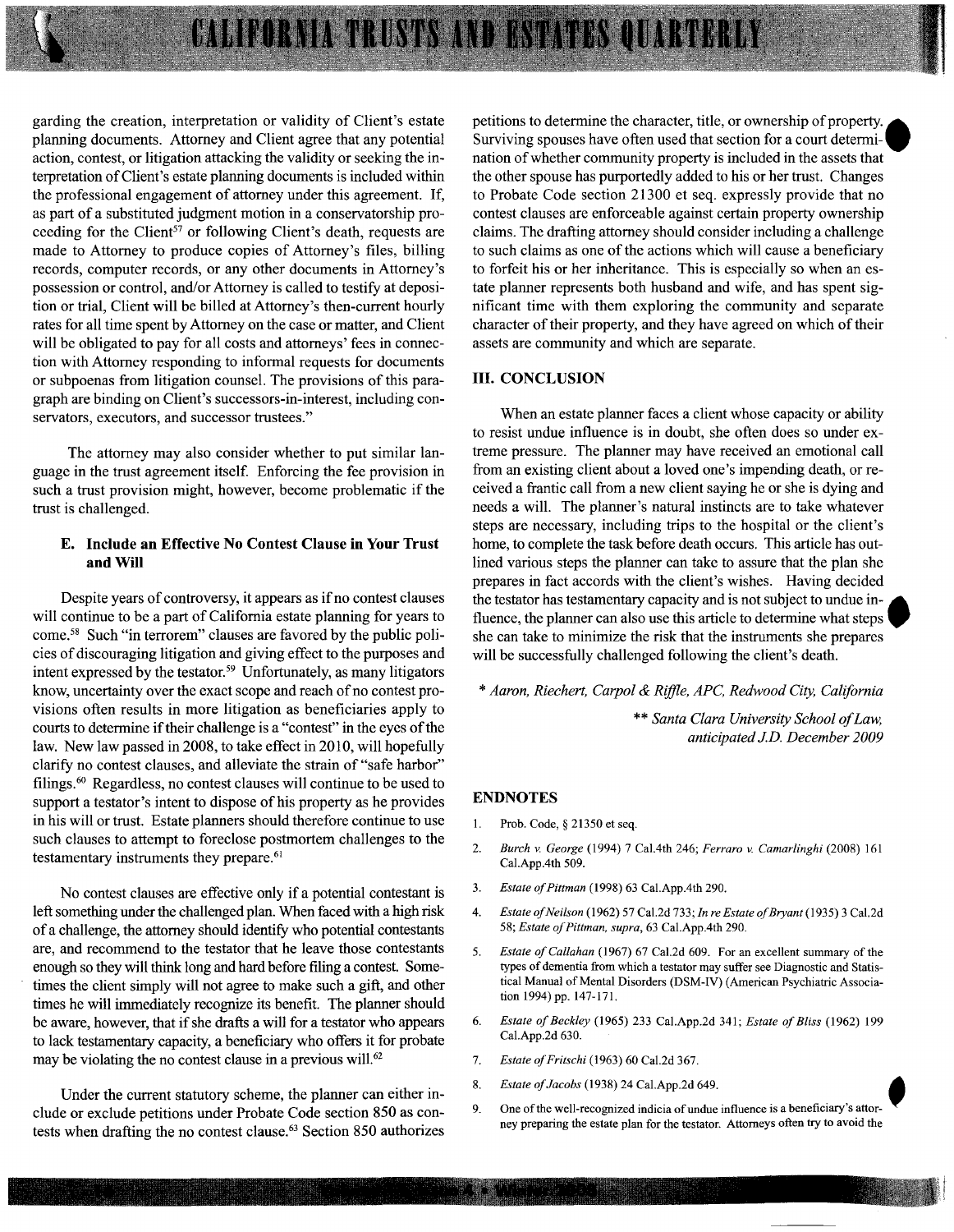claim of divided loyalties by arguing that their representation of the beneficiary had concluded. However, there are numerous cases (usually arising in a legal malpractice context) in which courts have opined that an attorney's representation was ongoing because there was no dismissal by the client, or letter from the attorney to the client, terminating the relationship. (See, e.g., *Worthington v. Rusconi* (1994) 29 Cal. App. 4th 1488, 1497 [representation not complete until agreed tasks or events have occurred, client consents to termination, or court grants an application by counsel for withdrawal]; *Hensley v. Caietti* (1993) 13 Cal.App.4th 1165, 1173.) Note also that Civil Code section 340.6 tolls an attorney malpractice action for as long as the attorney continues to provide representation. State Bar Rules of Professional Conduct, rule 3- 310, prohibits an attorney from representing interests adverse to a current or former client. (But see *In re Estate of Bacigalupi* (1927) 202 Cal. 450 [upholding estate plan drafted by beneficiary's attorney]; see also Evid. Code, § 962 [waiving privilege when an attorney represents joint clients].)

- *10. Estate of Baker* (1982) 131 Cal.App.3d 471.
- 11. *In re Estate of Scott* (1900) 128 Cal. 57; *Estate of Gilbert* (1957) 148 Cal.App.2d 761, 768.
- *12. In re Estate of De Laveaga* (1913) 165 Cal. 607.
- *13. Estate of Wynne* (1966) 239 Cal.App.2d 369; *Rollins v. Smith* (1925) 72 Cal.App. 773.
- *14. Estate of Jamison* (1953) 41 Cal.2d 1, 13.
- 15. Prob. Code,  $\S 6100.5(a)$ . If the testator cannot meet the standard, consider the effect of medication. If the testator is in the hospital or skilled nursing facility, obtain his permission to review his chart, make a list of the medications he is on, and speak to his doctor about their possible impact on his cognition. Can the testator be taken off some medications for a short period of time to allow his mental processes to clear so he can sign estate planning documents? **.16.** If the testator appears lucid, but the estate plan will be signed in a hospital or nurs-
- ing facility, pay attention to the testator's stamina. Reviewing the provisions of a long trust can mentally and physically fatigue a weakened testator who may have refused pain medication until after your visit. Take care to use plain language and assess the comfort of the testator throughout the review of his estate plan.
- 17. Evid. Code, §§ 957, 960, 961.
- 18. The rule in California appears to be that the same principles governing the existence or nonexistence of undue influence apply to "an estate plan formalized by simultaneously executed inter vivos trust and pour-over will as to a will alone." *Hagen v. Hickenbottom* (1995) 41 Cal.App.4th 168, 182.
- 19. Prob. Code, § 6124.
- *20. In re Estate of Hall* (1906) 149 Cal. 143.
- *21. In re Estate of Phillips* (1927) 202 Cal. 490, 496; *Estate of Glass* (1958) 165 Cal.App.2d 380.
- 22. See, e.g., *Estate of Lingenfelter* (1952) 38 Cal.2d 571, 583 (citing *Estate of Sexton* (1926) 199 Cal. 759, 769): "A person who has mental power to understand and to transact the ordinary business affairs of life doubtless has capacity to make a valid will. But the converse is not necessarily true. Mental perception and power to think and reason of a lesser degree than that which is required in the understanding and transaction of ordinary business may be all that is requisite to the full understanding of everything involved in the execution of a will."
- *23. Estate of Bullock* (1956) 140 Cal.App.2d 944, 950; *Estate of Glass, supra, 165*  Cal.App.2d at p. 383; *Estate of Gilbert, supra,* 148 Cal.App.2d at p. 767.
- 24. See, e.g., *Estate ofWoif(1959)* 174 Cal.App.2d 144, 149-150.
- 25. See, e.g., *id.* at p. 146.
- 26. See Mini Mental Status Examination (MMSE). (Folstein et aI., *Mini-Mental State: A Practical Method for Grading the Cognitive State of Patients for the Clinician* (1975) 12 J. Psychiatric Research 189-198.
- 27. Boyer, *Representing the Client With Marginal Capacity: Challenges for the*

*Elder Law Attorney -A Resource Guide* (Spring 1999) 12 NAELA Q. 3.

- 28. See Judicial Council Forms, form GC-335.
- *29. Estate of Jamison, supra,* 41 Cal.2d I; *Estate offfjmne, supra.* 239 Cal.App.2d *369; Estate of Dopkins* (1949) 34 Cal.2d 568; *In re Estate of Young* (1940) 38 Cal.App.2d 588.
- 30. Prob. Code, § 811(a).
- *31. Estate of Lauth* (1960) 180 Cal.App.2d 313, 317.
- *32. Estate of Byrne* (1889) 3 Cal. 69; *Estate of Lingenfelter, supra,* 38 Cal.2d 571; *Estate of Fritschi, supra.* 60 Cal.2d 367. However, proof of incompetency at prior and subsequent periods can be used to establish incompetency on a given day. See *Estate of Fosselman* (1957) 48 Cal.2d 179, 185. If testamentary incapacity is caused by dementia at one time, there is a strong inference that the incompetence continues at other times, because the mental disorder is a continuous one that progressively worsens. *Id.* at p.186.
- 33. See generally Cal. Law Revision Com. comment to Evid. Code, § 870.
- 34. See *Camperi v. Chiechi* (1955) 134 Cal.App.2d 485 (lay witness's testimony regarding testator's mental capacity to make will at the time of execution can provide substantial support to finding of competency).
- *35. Estate of Gonzalez* (2002) 102 Cal.AppAth 1296; *David* v. *Hermann* (2005) 129 Cal.AppAth 672. By contrast, *Burch* v. *George, supra,* 7 Cal.4th at p. 259, provides an excellent example of when an attorney's testimony (there, through a declaration) can playa critical role in the court's decision concerning an estate plan.
- 36. See also *Estate of Ricks* (1911) 160 Cal. 467.
- 37. *Ibid.; Estate of Baker* (1982) 131 Cal.App.3d 471,480.
- 38. Jury trials have long been eliminated in will or trust contests. "Except as otherwise expressly provided in this code, there is no right to a jury trial in proceedings under this code." (Prob. Code, § 825.)
- *39. David* v. *Hermann, supra.* 129 Cal.AppAth at p. 684; *Estate of Graves* (1927) 202 Cal. 258.
- 40. See *David v. Hermann, supra,* 129 Cal. App. 4th at p. 687.
- 41. Nievod, *Undue Influence in Contract and Probate Law* (1993) Cultic Studies Journal, vol. 10, No.1, p. 10.
- 42. Welf. & Inst. Code, § 15610.23.
- *43. Bernard v. Foley* (2006) 39 Cal.4th 794.
- *44. Id.* at p. 808. ("For us to construe the statute [Prob. Code, § 21350] as excluding uncompensated or nonprofessional care on the ground the word 'services' implies such exclusion would fly in the face of the broad introductory phraseology cast thus in the disjunctive.")
- 45. Osornio v. Weingarten (2004) 124 Cal. App. 4th 304, 337.
- 46. Health & Safety Code section 123100 provides that every person having ultimate responsibility for decisions respecting his or her own health care also possesses the right to complete information respecting his or her condition and care provided. Accordingly, a patient can view his or her own medical records at any time, or grant access to his or her attorney under Evidence Code section 1158.
- 47. Probate Code section 4675 requires an ombudsman to be present and to sign any Advance Health Care Directive signed by a patient while in a hospital or skilled nursing facility.
- 48. Prob. Code, § 8252; see also *Estate of Lingenfelter, supra,* 38 Cal.2d at p. 585; *Rice v. Clark* (2002) 28 Cal.4th 89, 97; *David v. Hermann, supra, 129*  Cal.App.4th at p. 684.
- 49. Rule 3-310(f) of the State Bar Rules of Professional Conduct provides:

A member shall not accept compensation for representing a client from one other than the client unless: (I) There is no interference with the member's independence of professional judgment or with the client-